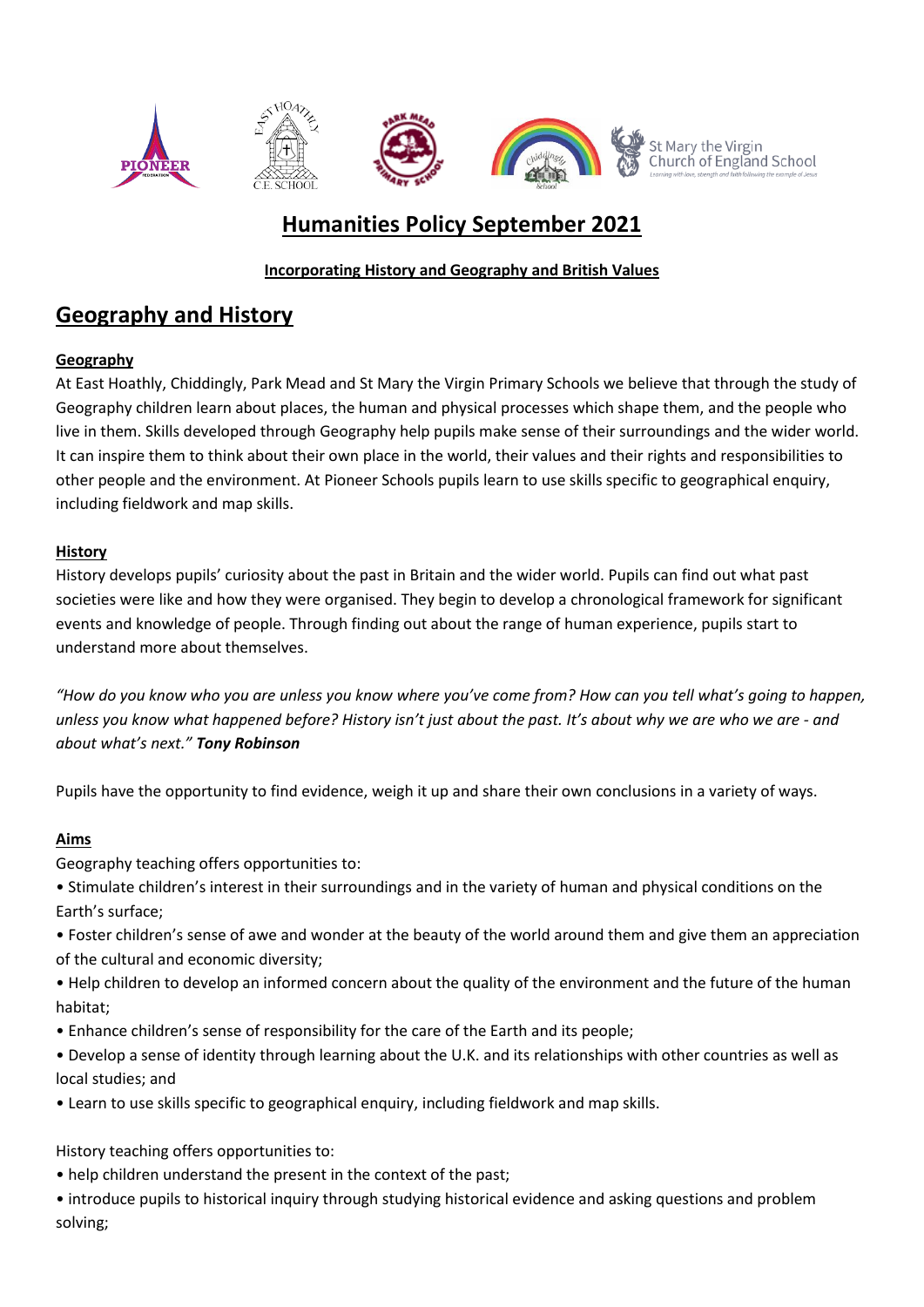- help pupils develop a sense of chronology;
- help pupils interpret history using a variety of sources;
- develop the ability to communicate historical knowledge in oral, written and visual forms using an appropriate vocabulary and techniques; and
- support and enrich other areas of the curriculum.

#### **Content**

Historical knowledge and understanding, develops when children have the chance to work with a wide and rich range of historical resources. Children need time to visit historical sites and museums, to research in detail and to represent and recreate the past in a variety of ways including drama, roleplay, writing and artwork. Children are then given the opportunity to present their work in a class assembly. A topic-based approach helps to support cross curricular writing, ensure depth of work and to allow for a balance of different types of history work as children move up the school.

Our school teaches History and Geography through topics which last for a term. The History topics cover a range of eras for example: Great Fire of London, Victorians, Ancient Greeks and World War II. Geography topics include maps and change in our local area, protecting our world, farming and these ensure that geographical enquiry and skills are used when developing knowledge and understanding of places, patterns and processes, environmental change and sustainable development.

Where possible, children will visit sites and places in order to develop fieldwork techniques, to compare and contrast localities and to further develop understanding of their place in the wider world. The local area is used to introduce many Geography units. Children study the locality thinking about houses, environmental issues and what the area they live in is like. We believe children need to know about where they live before they can compare it with somewhere else.

Over the academic year, Geography planning and teaching should cover elements of human, environmental and physical geography. In History each year's work is expected to develop a good knowledge of chronology of British, local and world history. ICT is used for research and presentations. The children are introduced to Google Earth and related sites.

#### **Early Years Foundation Stage**

In the reception classes History and Geography work is covered by the objectives set out in the Early Years Foundation Stage curriculum. Activities are planned to give children opportunities to meet the 'Understanding The World' Early Learning Goals as well as making links to the other Prime and Specific Areas of the Early Years Foundation Stage. Children's learning is recorded through photographs, observations and some written recording when appropriate.

#### **Equal Opportunities**

In line with the school's Equality Policy and Plan, we endeavour to provide opportunities for pupils to appreciate their own culture and celebrate the diversity of other cultures. We also ensure that we teach and model tolerance of and empathy for others. We ensure children understand that they have a voice and contribute to our school, local, national and global communities. We are looking to further develop links with other schools in the UK and internationally as well as local community organisations.

#### **Monitoring and Assessment**

Planning and Book audits are carried out during the year as well as pupil voice discussions with children in each class. The co-ordinator also carries out a learning walk to evaluate the use of history and geography within classrooms. Evidence of on-going work is also gathered through class assemblies, school trips and displays. Children's work in History and Geography is assessed by making informal judgements. This is done through on-going observation and on completion of a piece of work the teacher marks and sometimes comments on the children's work. Progress in humanities is reported annually to parents in end of year reports.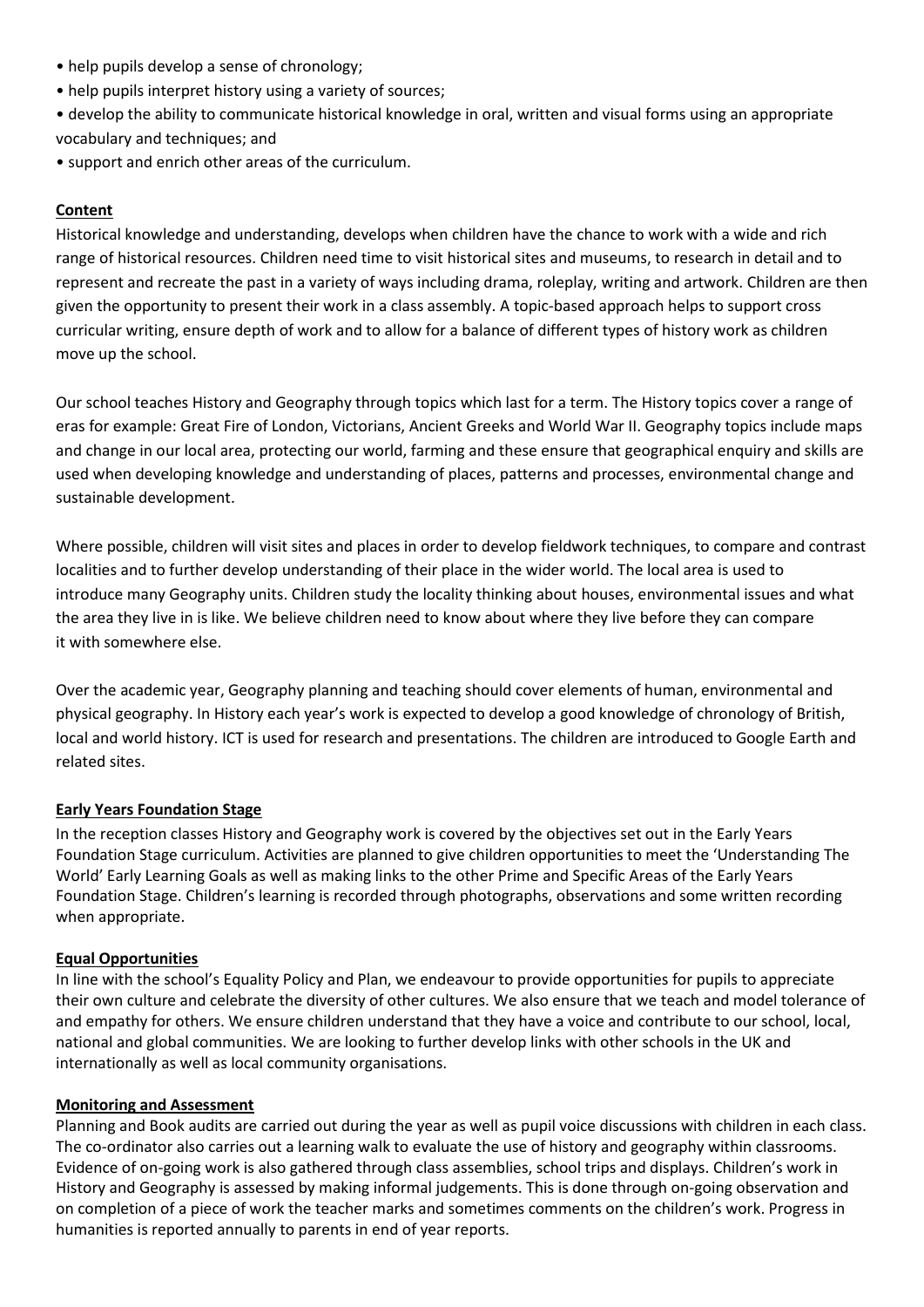#### **Resources**

Resources are kept, stored and audited by the co-ordinator. Many of the topics currently taught in KS1/2 are supported with online resources and topic boxes. The classrooms contain a good supply of books and resources and each term, class teachers encourage parents and carers to bring in any resources that they have to share. Links are also made with members of the community to use their wealth of knowledge about the local area.

#### **British Values**

Schools are required to promote the spiritual, moral, social and cultural (SMSC) development of their pupils. As part of this, our schools actively promote the fundamental British values of:

- Democracy
- The rule of law
- Individual liberty
- Mutual respect for and tolerance of those with different faiths and beliefs

As a result of this promotion of British values, we provide opportunities for pupils to gain:

- An understanding of how citizens can influence decision-making through the democratic process
- An appreciation that living under the rule of law protects individual citizens and is essential for their wellbeing and safety
- An understanding that there is a separation of power between the executive and the judiciary, and that while some public bodies such as the police and the army can be held to account through Parliament, others such as the courts maintain independence
- An understanding that the freedom to choose and hold other faiths and beliefs is protected in law
- An acceptance that other people having different faiths or beliefs to oneself (or having none) should be accepted and tolerated, and should not be the cause of prejudicial or discriminatory behaviour
- An understanding of the importance of identifying and combating discrimination

Our schools promote British Values by:

- Including age-appropriate material in the curriculum on the strengths, advantages and disadvantages of democracy, and how democracy and the law works in Britain in comparison to other forms of government in other countries.
- Making sure that all pupils within the school have a voice that is listened to through our 'Pupil Governor' group of elected representatives as well as a 'worry box' and 'bubble time' for children to talk to adults on a 1:1 basis.
- Demonstrating how democracy works through actively promoting democratic processes, such as the elected 'Pupil Governors'.
- Organising visits to local councils, Parliament and places of worship, and encourage contact with those in political or local office.
- Using opportunities such as general or local elections to hold mock elections to teach pupils how to argue and defend points of view.
- Using teaching resources from a wide variety of sources to help pupils understand a range of faiths
- Considering the role of extra-curricular activities, including any run directly by pupils, in promoting fundamental British values.

Fundamental British values are reflected in each individual school vision and implemented effectively through daily routines. Our schools expect that all pupils, parents and staff will adhere to these values and will take appropriate steps to ensure that these are upheld.

### **Ofsted Schools Inspection Handbook 2019**

#### **Cultural capital**

*Our understanding of 'knowledge and cultural capital' is derived from the following wording in the national curriculum: 'It is the essential knowledge that pupils need to be educated citizens, introducing them to the best that has been thought and said and helping to engender an appreciation of human creativity and achievement.'*